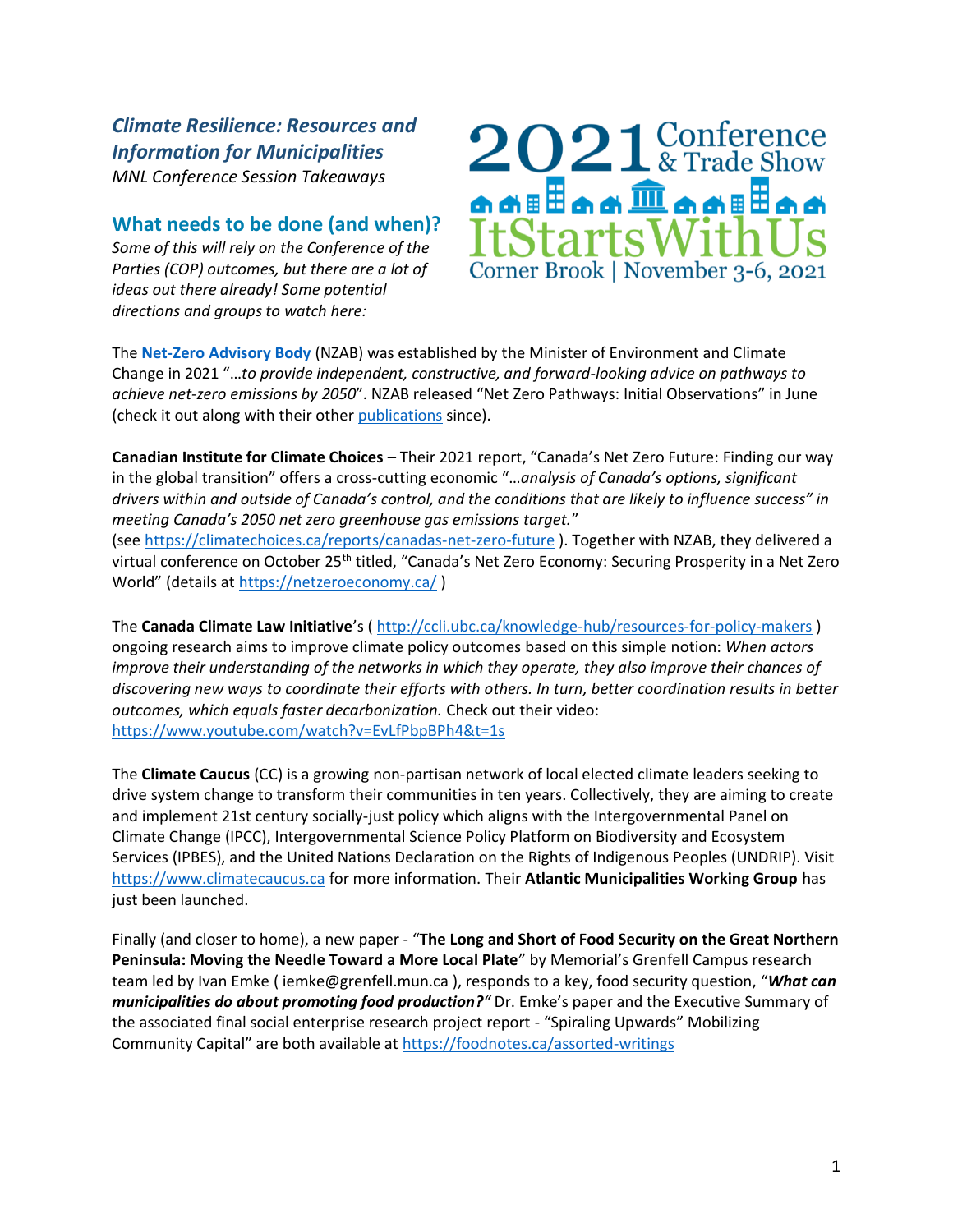# **Where to look for help with local climate change action?**

*Here are some key organizations, programs and tools to be aware of.*

#### **Nationally**

The **Federation of Canadian Municipalities** (FCM) have a wealth of information and program resources on a variety of climate change action fronts. Start at their terrific portal - **<https://fcm.ca/en/resources>** – to search by topics (e.g. *"asset management", "climate change", "sustainability*") and resources (including articles, case studies, toolkits and guides). Also use the portal to look up these FCM Programs:

- The **Partners in Climate Protection** (PCP) Program is managed and delivered by the FCM and ICLEI Local Governments for Sustainability Canada. Their five-milestone framework helps municipalities (1) create a GHG inventory and forecast; (2) set emission reduction targets; (3) develop a Local Action Plan; (4) implement the Local Action Plan; and, (5) monitor and evaluate progress. The program provides numerous on-line instructional activities and resources, including the PCP Milestone Tool ( [https://pcptool.ca](https://pcptool.ca/) ) - a web-based, user-friendly means available to PCP members to quantify, monitor and manage locally-generated GHG emissions.
- **Municipalities for Climate Innovation Program** (MCIP): Great climate change action-related funding, training and other resources.
- \*New\* **Sustainability Staff** series including the "Guide for Municipal Climate Change Staff" and "Financing Tools for Local Climate Action".
- **Municipal Asset Management Program** (MAMP): Advancing climate resilience through the practice of asset management is getting greater attention as the current Gas Tax Agreement nears its end and towns across the country work towards implementing their required asset management plans. This program also engages other important national organizations of note, such as the **Canadian Network of Asset Managers** (CNAM).

The Government of Canada launched the **Canadian Centre for Climate Services** (CCCS – check out their [website](https://www.canada.ca/en/environment-climate-change/services/climate-change/canadian-centre-climate-services.html)) in October 2018, and as part of the program's mandate, began supporting the establishment of regional hubs to build capacity across the country and provide access to localised information and support needed to make communities and the economy more resilient to the impacts of climate change. The latest of these regional hubs is **CLIMAtlantic** which will facilitate access to regionally-relevant climate information and supports its effective use in planning and decision making for all of New Brunswick, Nova Scotia, Prince Edward Island and Newfoundland and Labrador. Watch for news of the official launch of our CLIMAtlantic hub soon!

The **Nature Conservancy of Canada** (NCC) is the only land trust organization in Newfoundland and Labrador. The NCC has helped protect 5,600 hectares (over 13,800 acres) of some of the best wilderness in the province. NCC currently owns land in nine project areas across the island, which include riparian, forested, and wetland areas. They are always open to new partnerships to explore ways to enact conservation in communities across the province – conservation that makes meaningful differences in preserving biodiversity, and that can be beneficial in preparing for climate change. To learn more, please visit [https://www.natureconservancy.ca](https://www.natureconservancy.ca/)

### **Provincially**

The **Climate Change & Resilient Infrastructure** (2018-22) project, funded by NRCan and led by Dr. Joe Daraio of Memorial University's Faculty of Engineering, aims to build and sustain infrastructure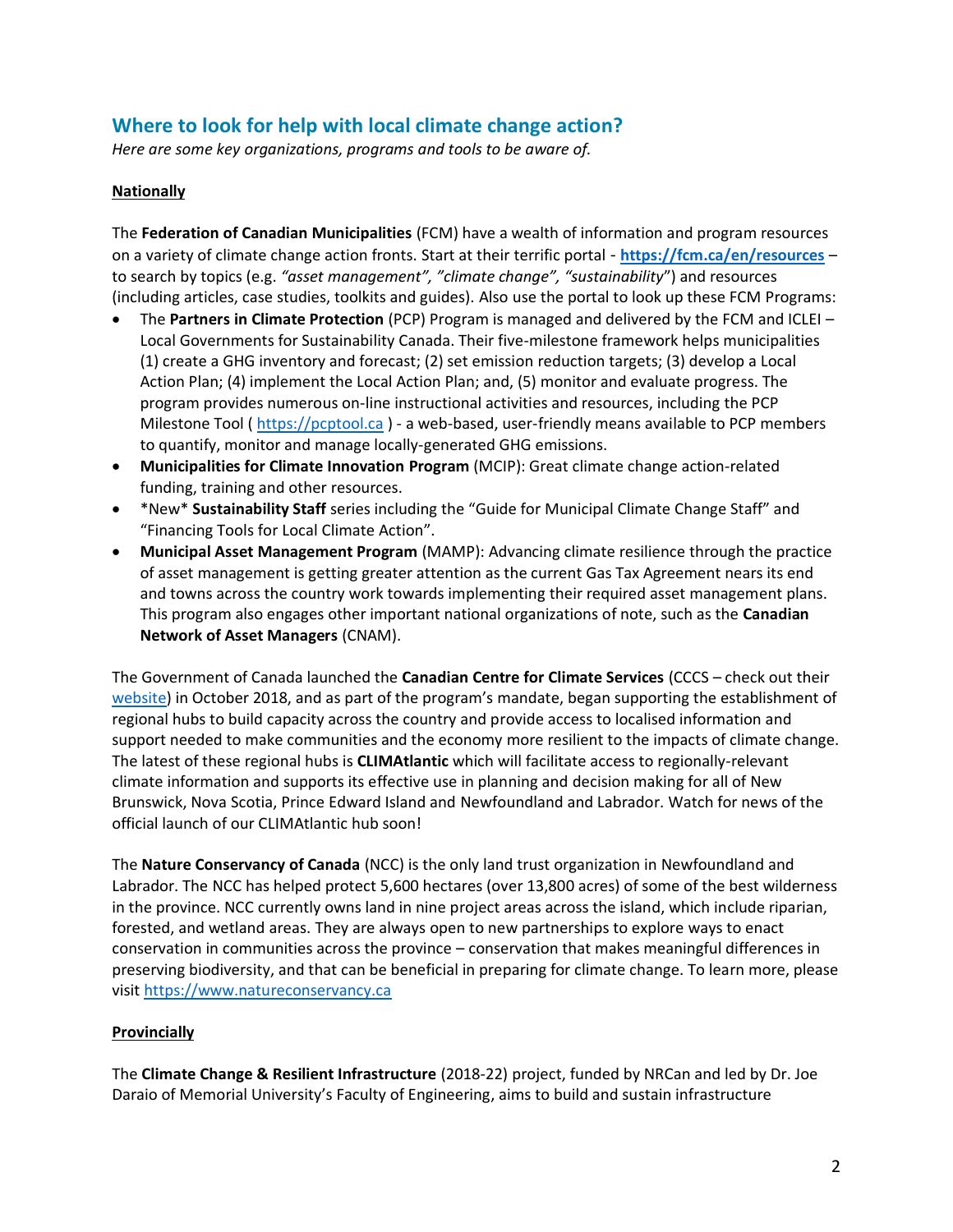resilience through targeted climate adaptation training for professionals in Newfoundland and Labrador. The final CCRI webinar series is scheduled for early 2022. For the history of this project and archived prior Climate Resilience workshop series, visit:

<https://www.engr.mun.ca/CCRI/climate-change-courses/>

**Conservation Corps Newfoundland and Labrador** (CCNL) is a non-profit organization designed to serve youth and communities throughout the province. CCNL supports local priorities in the areas of environmental and cultural conservation through:

- subsidized youth employment programming;
- climate change education; and
- capacity building projects which enable municipalities to address and mitigate climate change impacts to build more resilient communities.

If you'd like to know more about what they do and how they can serve your community, please visit [www.ccnl.ca](https://www.ccnl.ca/) or contact Megan Stuckless at mstuckless@ccnl.ca

The **Stewardship Association of Municipalities** (SAM) supports their member communities in the conservation and stewardship of important wildlife habitat across Newfoundland and Labrador. The organization works with the Eastern Habitat Joint Venture in NL to secure, enhance, & restore wetlands, uplands, coastal areas, & species at risk habitat within municipal planning boundaries. As a network of communities who practice environmental stewardship, SAM contributes to maintaining & enhancing biodiversity in the province. Visi[t https://www.samnl.org](https://www.samnl.org/) for more information.

**econext** (formerly NEIA) is an association of businesses that accelerates clean growth in Newfoundland and Labrador (visit [https://econext.ca](https://econext.ca/) ). The association works on behalf of over 200 members to foster environmentally sustainable economic development by focusing its activities and initiatives on providing:

- a support framework for entrepreneurs and startups;
- networks to help increase productivity and competitiveness;
- tools to encourage and foster innovation;
- export and international business development programming;
- training and professional development opportunities to build capacity; and,
- leadership on policy and advocacy issues

The **Western Environment Centre** ( [www.wecnl.ca](http://www.wecnl.ca/) ) – based in Corner Brook - has a mission to engage, educate and interact with their community in food and climate action. The WEC aims to inspire environmental action and conversation through hands-on projects, public events, and policy dialogue. WEC programs include five community gardens, three community compost projects, a fruit rescue program, and food skills & green living workshops. Their Green Drinks Speakers Series provides critical conversation on topics such as oil and gas, sustainable food systems, aquaculture, and more. Contact Katie Temple at info@wecnl.ca for more information.

**FoodFirstNL** works with communities in Newfoundland & Labrador to ensure everyone has access to affordable, healthy, and culturally appropriate food. We raise awareness, strengthen partnerships, and catalyze action across all five areas of the food system: production, transportation, access, consumption, and disposal. Visi[t https://www.foodfirstnl.ca](https://www.foodfirstnl.ca/) for additional information.